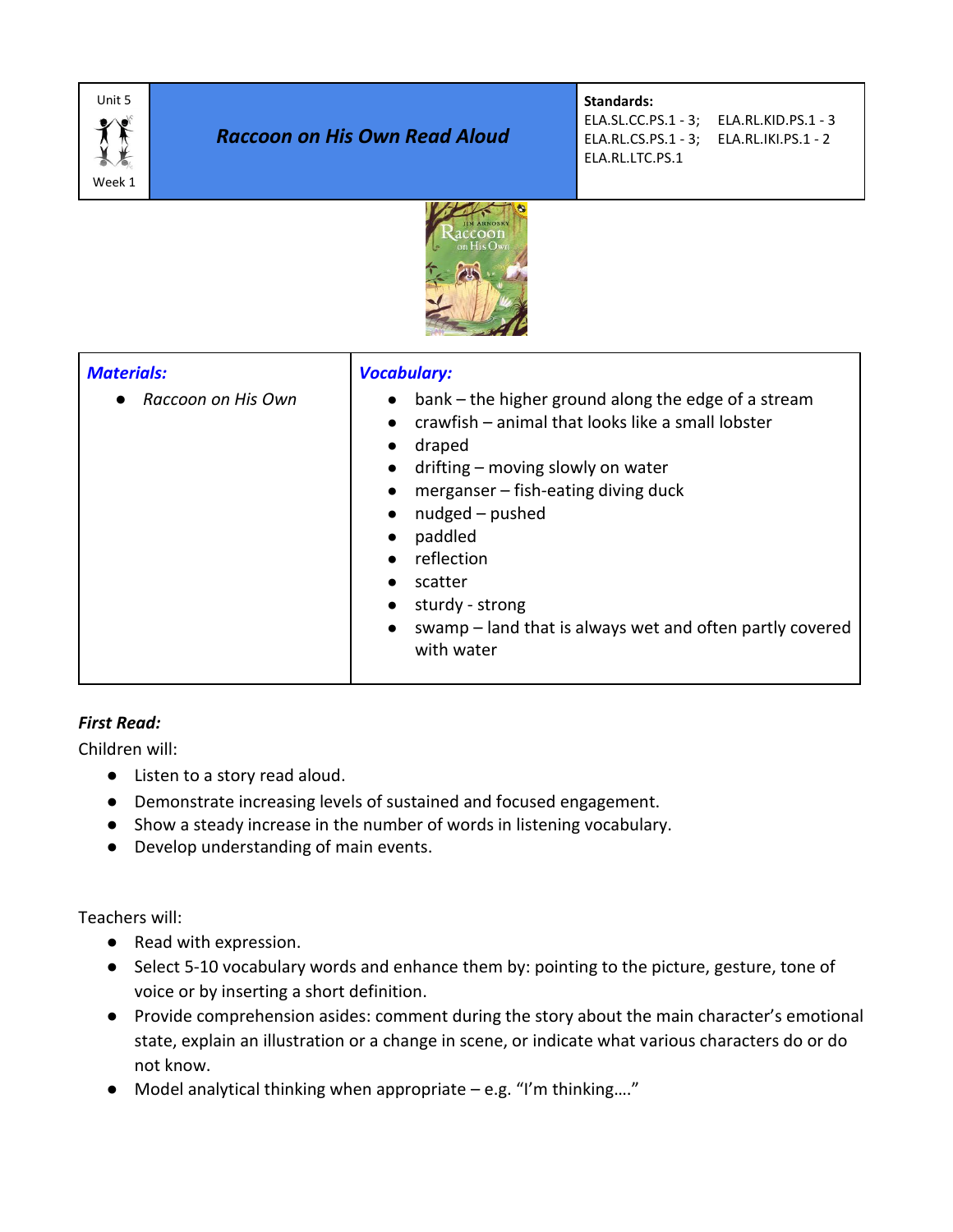| "I have a new story to read to you today. The<br>title of this book is Raccoon On His Own. The<br>author and illustrator is Jim Arnosky. He also<br>wrote Rabbits And Raindrops."                                                                                       | Show cover, underline the title, author's, and<br>illustrator's name.                       |
|-------------------------------------------------------------------------------------------------------------------------------------------------------------------------------------------------------------------------------------------------------------------------|---------------------------------------------------------------------------------------------|
| "On the cover of this book, we see this story's<br>main character, a little raccoon. The little<br>raccoon has a mother, and two siblings who<br>are not in the picture here on the book's<br>cover. We'll see them when we read the<br>story.                          | Introduce the main character and the story<br>problem, using the illustrations on the cover |
| "One day, something happened that separated<br>this little raccoon from the rest of his family.<br>When this happened, the little raccoon was all<br>alone and scared. Let's read this story to find out<br>whether the little raccoon ever got back to his<br>family." |                                                                                             |
| "A small wooden boat floated, nudged -pushed -<br>against some mud."                                                                                                                                                                                                    | p. 1 Point to boat and mud                                                                  |
| "Mother found a crunchy crawfish."                                                                                                                                                                                                                                      | p. 5 Point to crawfish                                                                      |
|                                                                                                                                                                                                                                                                         | p. 7 Make digging motion and make floating<br>gesture with arm.                             |
| "A chill ran down his spine."                                                                                                                                                                                                                                           | p. 9 Model                                                                                  |
| "He was drifting in the boat, alone."                                                                                                                                                                                                                                   | Make drifting gesture with your arm                                                         |
| "The raccoon reached up to grab a sturdy $-$<br>strong - branch."                                                                                                                                                                                                       | p. 12 Model reached and point to branch                                                     |
| "But the raccoon saw the shape of a long snake<br>draped across the branch and he ducked down."                                                                                                                                                                         | p.13 Trail the shape of the snake with your<br>finger, model ducking down.                  |
| "Here you see racoon's reflection. The water<br>was so smooth-still - it looked like a mirror and                                                                                                                                                                       | p. 15 Finish reading the page, then give<br>comprehension aside.                            |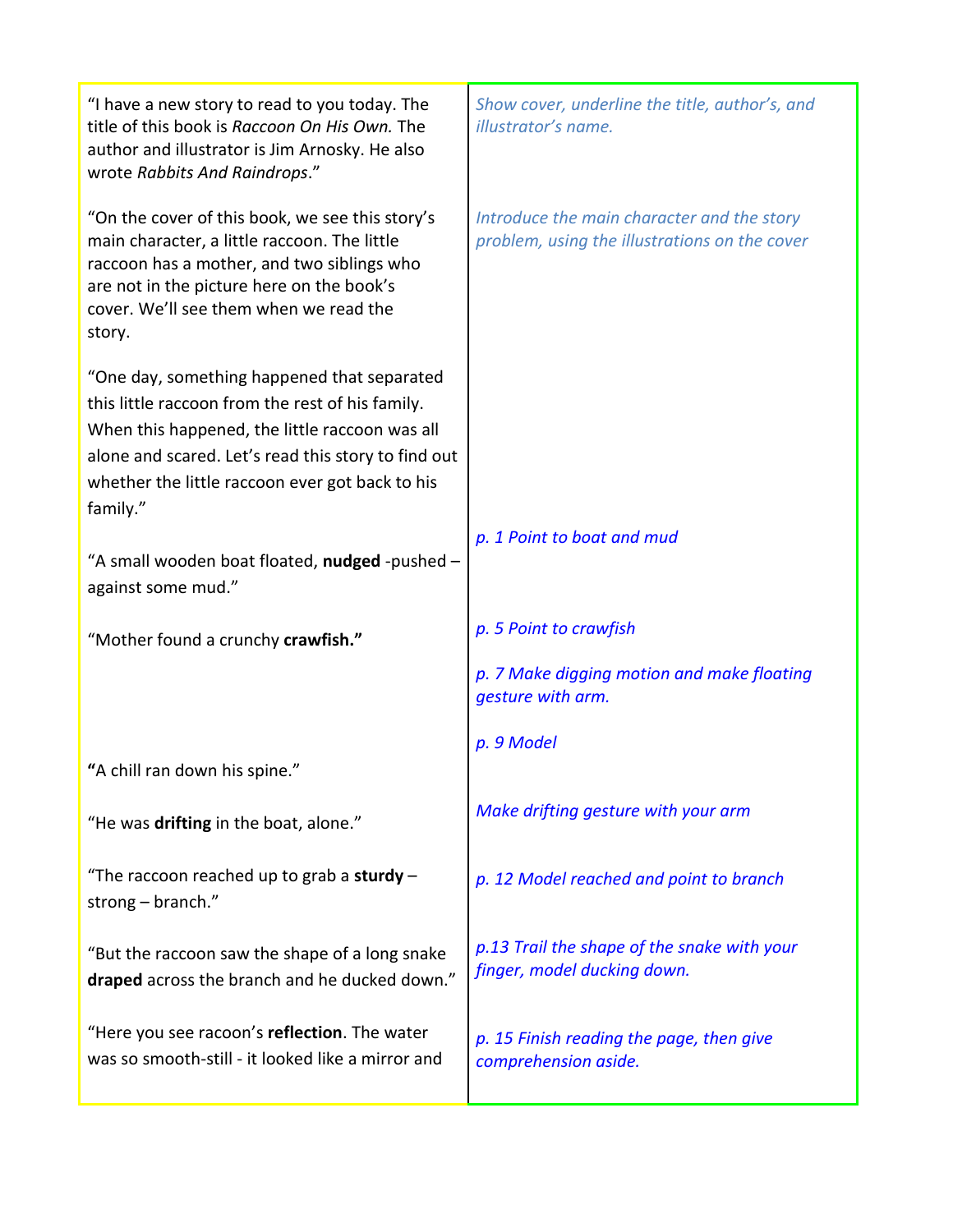| racoon could see himself when he looked down.<br>It made him feel like he wasn't alone."                                                                                                                                                   |                                                                |
|--------------------------------------------------------------------------------------------------------------------------------------------------------------------------------------------------------------------------------------------|----------------------------------------------------------------|
| "The little raccoon looks very scared: his ears are<br>folded back, and he is peeking over the top of<br>the boat."                                                                                                                        | p. 20 Finish reading the page and give<br>comprehension aside. |
|                                                                                                                                                                                                                                            | p. 21 Point at Warblers. Make a "churring"<br>sound            |
| "and all three scattered away."                                                                                                                                                                                                            | p. 24 Gesture scattered.                                       |
| "A mother merganser paddled by,"                                                                                                                                                                                                           | p. 25 Point to merganser. Make paddling motion<br>with hands.  |
| "Raccoon looked sad because watching the<br>merganser with her babies reminded him of his<br>family. I don't think he had noticed that his<br>family had followed him along the $bank$ – the<br>higher ground along the edge of a stream." | Give comprehension aside.                                      |

### *Discussion Questions:*

- Why didn't raccoon's family climb in the boat with him?
- What might have happened if the raccoon fell or jumped out of the boat?

## *Second Read*

Children will:

- Demonstrate increased level of sustained and focused engagement
- Show a steady increase in the number of words in listening vocabulary
- Develop understanding of main events

Teacher will:

- Continue to define the vocabulary words from Story Reading 1 and include additional vocabulary that may need more verbal definitions.
- Explain feelings or thoughts of secondary characters.
- Deepen the comprehension of primary characters, story problem, etc.
- Model analytical thinking.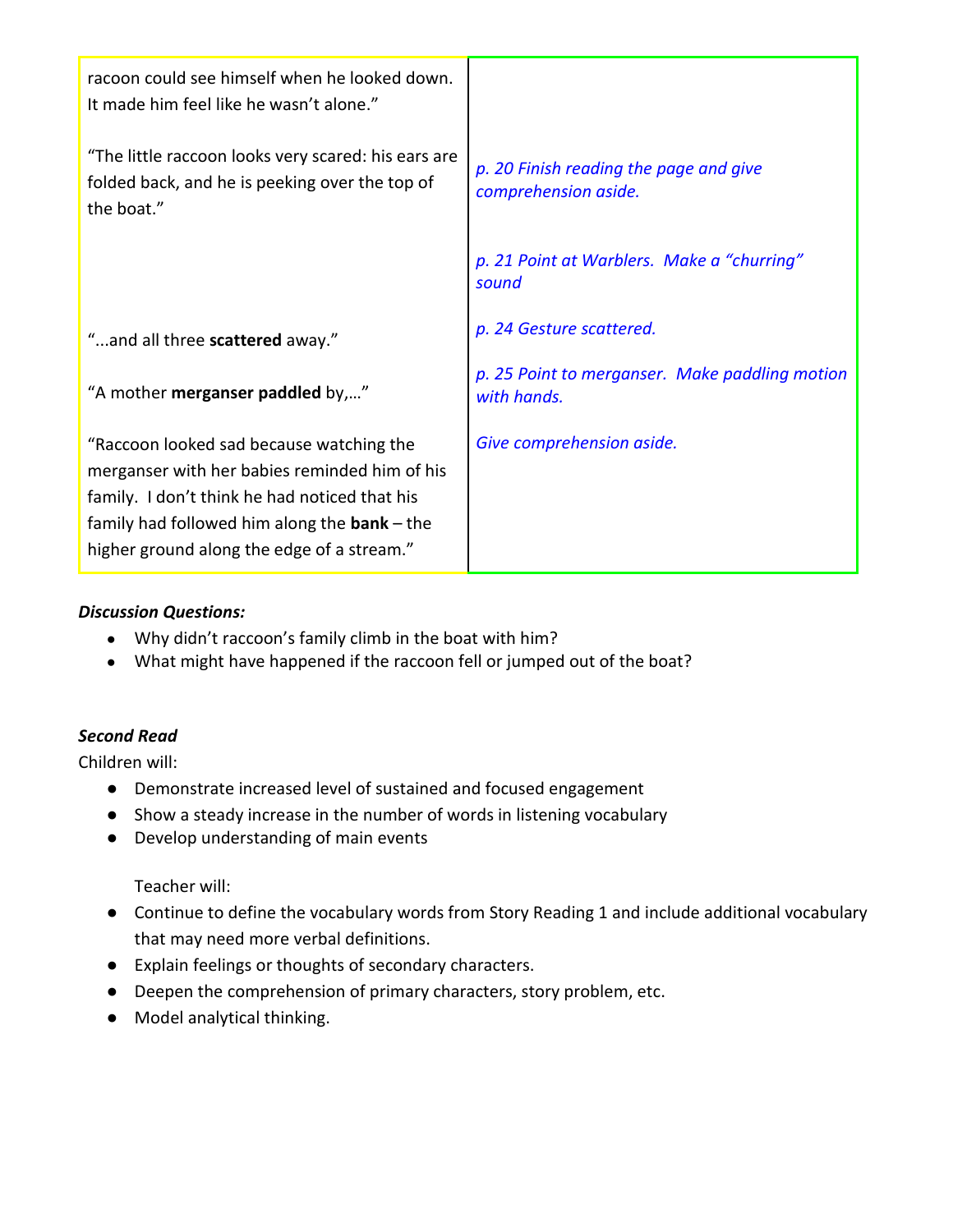| "We have read this book the other day and I<br>know you remember it"                                                                                                      | Hold up book, show cover.<br>Take the responses the children provide and read<br>and underline the title again. |
|---------------------------------------------------------------------------------------------------------------------------------------------------------------------------|-----------------------------------------------------------------------------------------------------------------|
| "We remember that the little raccoon saw some<br>pretty scary things as he was floating down the<br>stream in the boat all alone. Let's read the story<br>one more time." | p. 10 Re-orient children to the book.                                                                           |
| "In the dark swamp $-$ land that is always wet<br>and at often partly covered with water - a new<br>day dawned"                                                           | p.1                                                                                                             |
| "Mother found a crunchy crawfish - an animal<br>that looks like a small lobster. "                                                                                        | p.5                                                                                                             |
| "The two siblings are looking worried because<br>their brother was floating away in the boat<br>downstream."                                                              | p. 7 Comprehension aside                                                                                        |
| "A chill ran down his spine - a shiver down the<br>middle of his back."<br>"He was drifting – moving slowly on water – in<br>the boat."                                   | p. 9                                                                                                            |
| "Do you see mother raccoon looking at her cub?<br>She is worried about him and follows him along<br>the edge of the bank."                                                | p. 16 Comprehension aside                                                                                       |
| "Now the little raccoon's family is looking really<br>worried because I think they're afraid the<br>alligator is going to try to eat him."                                | p.18                                                                                                            |
| "The raccoon reached into the water to touch<br>one turtle's shell, and all three scattered - swam<br>away fast."<br>"The turtles were afraid that the raccoon would      | p. 24                                                                                                           |
| try to catch them just like the raccoon was afraid<br>that the alligator was trying to catch him."                                                                        | Comprehension aside.                                                                                            |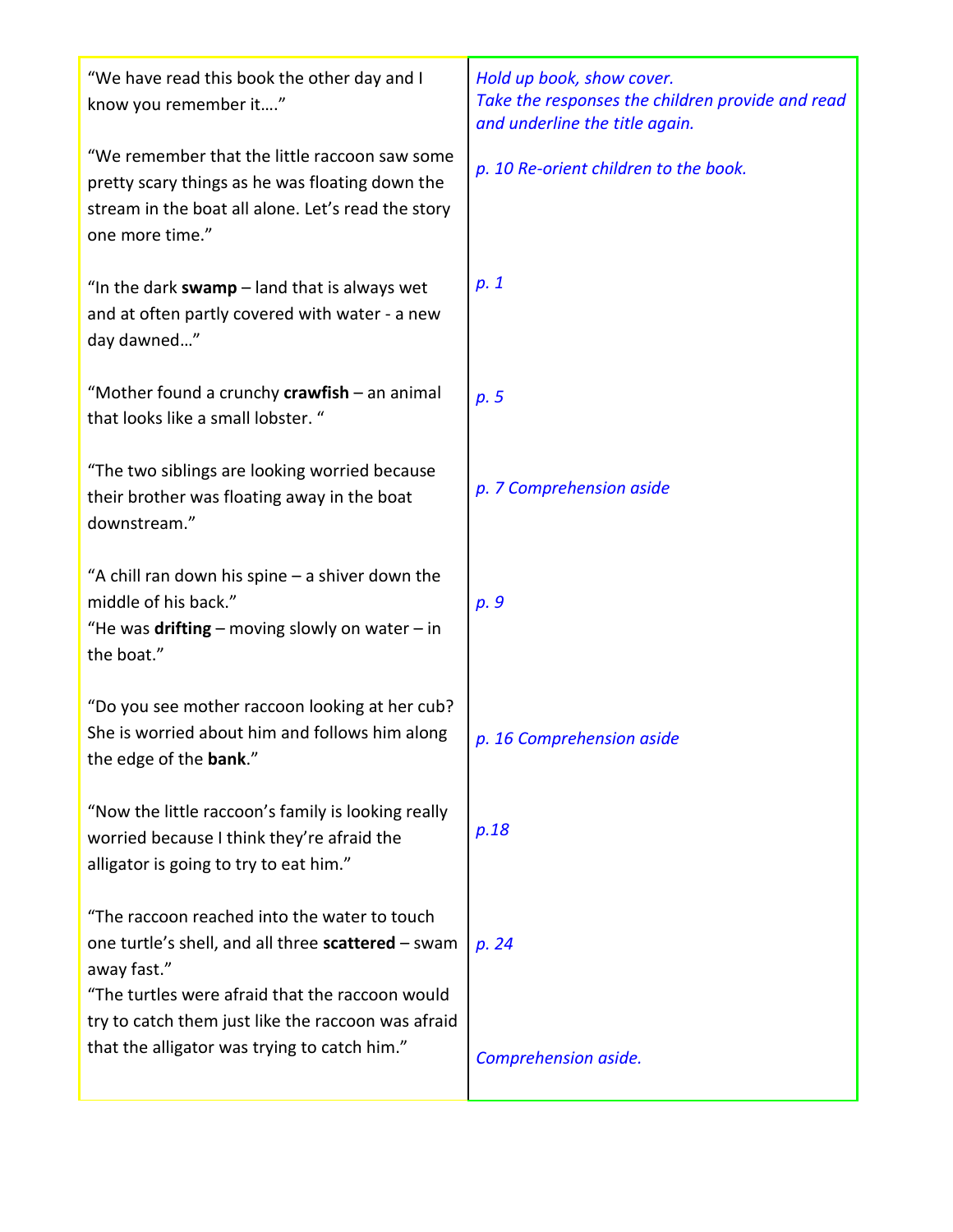

#### *Discussion Questions(s):*

- How did the raccoon's family feel as he drifted down the stream? How do you know?
- What would the raccoon and his family have done if the boat hadn't bumped into another mud bank and would have kept floating downstream instead?

### *Third Read:*

Children will:

- Jointly reconstruct the story with peers and teacher
- Recall some main events when prompted
- Ask/Answer questions for further understanding

#### Teacher will:

- Jointly reconstruct the story with children.
- Expand, clarify or add more information to children's responses.
- Address misunderstandings.
- Define words as necessary.
- Deepen comprehension asides.
- Model analytical thinking.

| "We have read this book twice and today we're<br>going to talk about and tell the story together." | Hold up the book, show the cover.<br>Underline and state the title                                                                                                                              |
|----------------------------------------------------------------------------------------------------|-------------------------------------------------------------------------------------------------------------------------------------------------------------------------------------------------|
|                                                                                                    | Use phrases such as "We remember" or<br>"What is happening here?" while pointing to<br>the action on the pages. Comments will be<br>mostly in response to what the children say.<br>p. 1-2 Read |
| "We remember"                                                                                      | $p. 3 - 4$                                                                                                                                                                                      |
| "And here Why did the boat begin to float<br>away?"                                                |                                                                                                                                                                                                 |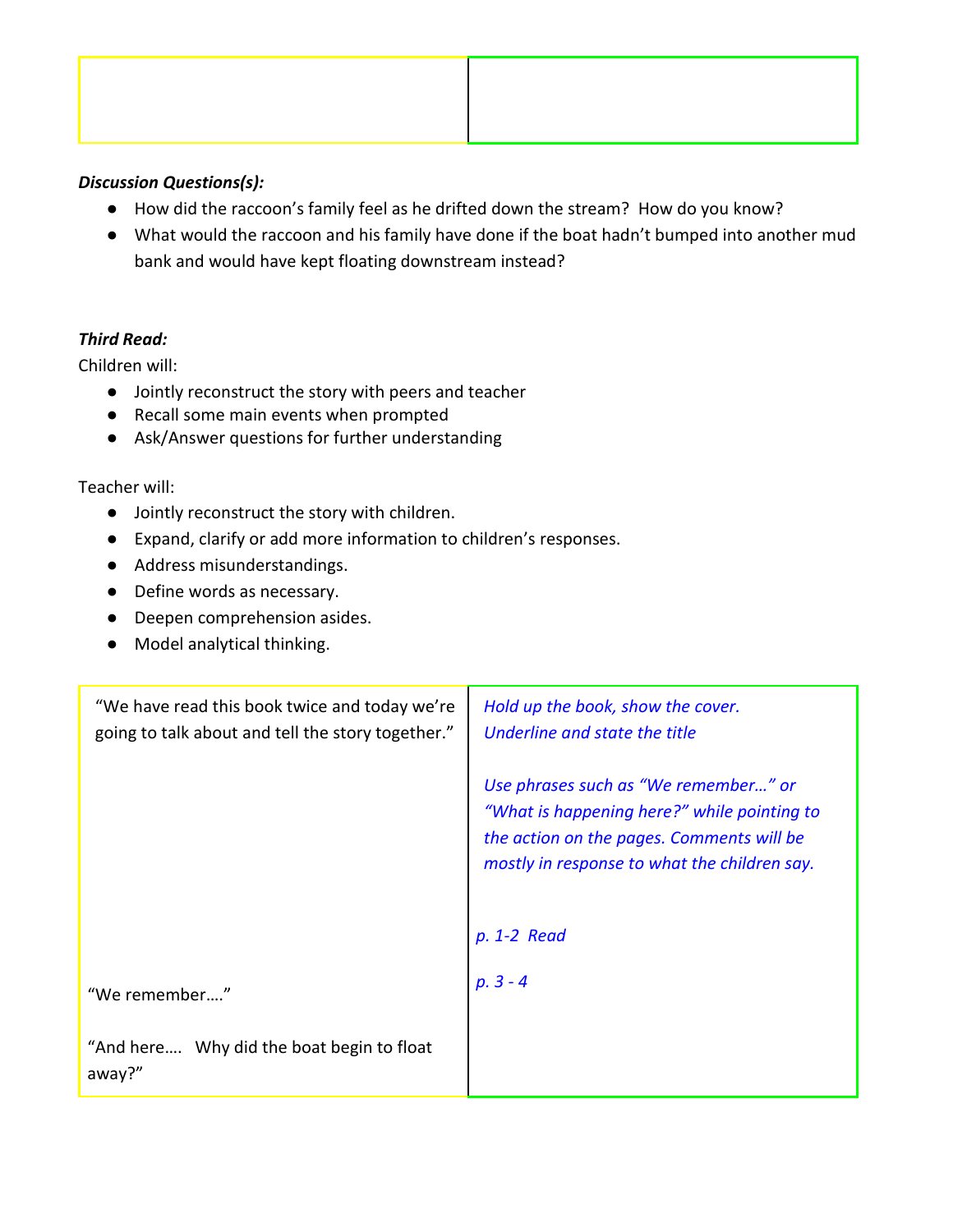| "What is raccoon thinking here?                       | $p.5 - 8$                         |
|-------------------------------------------------------|-----------------------------------|
| "What is happening here?"                             | p. 10                             |
| "Why didn't raccoon try to catch this low<br>branch?" | $p. 11-12$                        |
| "And here"                                            | $p. 13 - 14$                      |
| "We remember"                                         | p. 16 Point to reflection         |
| "What was raccoon thinking here?"                     | $p. 17 - 18$                      |
| "What is happening here?"                             | $p. 19 - 20$                      |
| "Why is the little raccoon looking so sad?"           | $p. 21 - 22$ Read<br>$p. 23 - 24$ |
|                                                       | $p. 25 - 26$                      |
| "And here we remember"                                | p. 27 - 28 Read                   |
|                                                       | p. 29                             |

## *Discussion Questions(s):*

● The little raccoon was afraid of some of the animals he met on his boat ride but not of others. Why?

## *Fourth Read:*

Children will:

- act out one or more scenes from the story
- explore character motivations and emotions
- recall main events from the story

With children, choose one scene to act out. Assign roles to children, or use a structure to ask for volunteers. As you read the corresponding pages from the story, children act out the scene and recite any dialogue.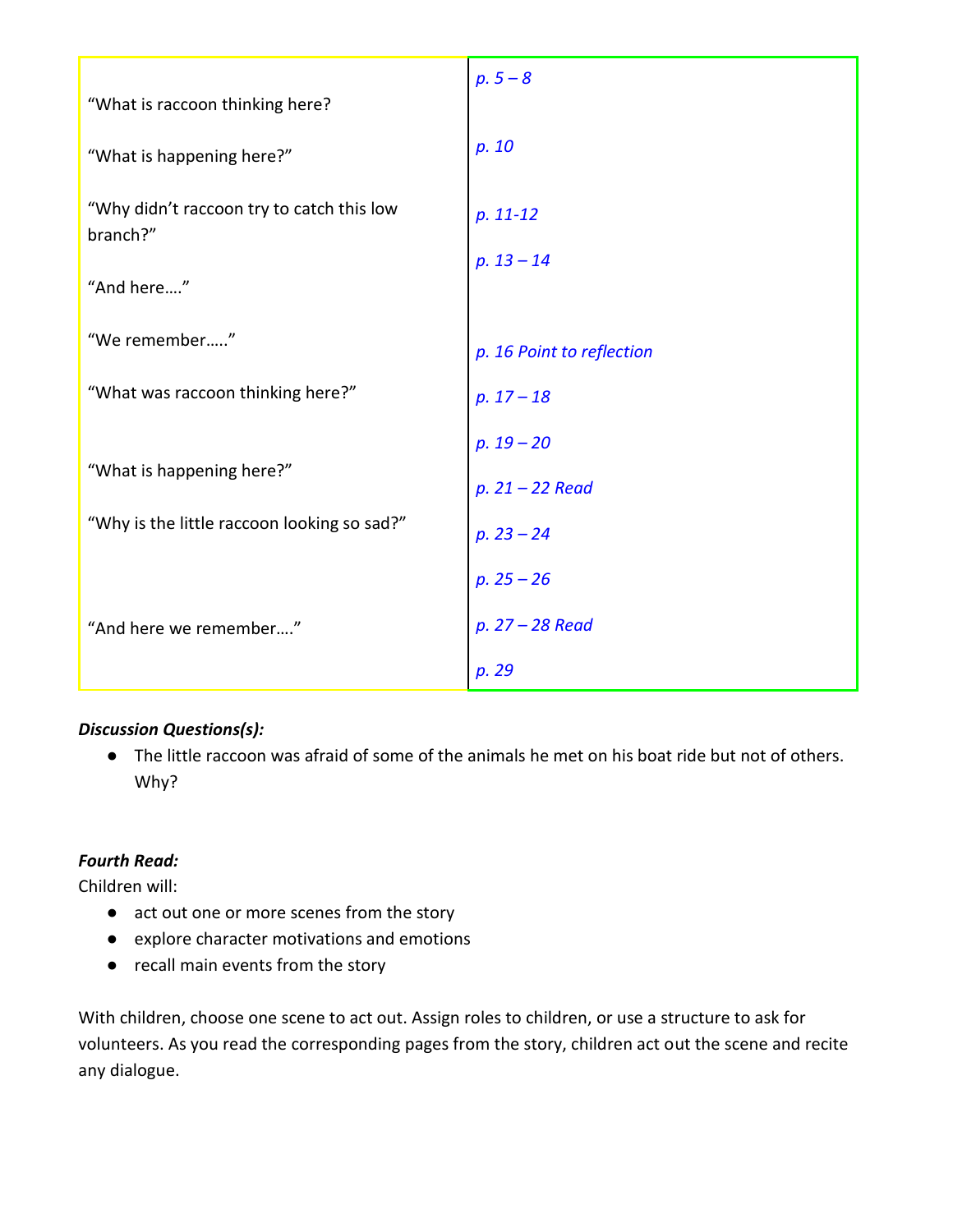# *Discussion Questions(s):*

● Dog, in *Dog's Colorful Day*, went on an adventure like the little raccoon did. Whose adventure was more exciting? Why?